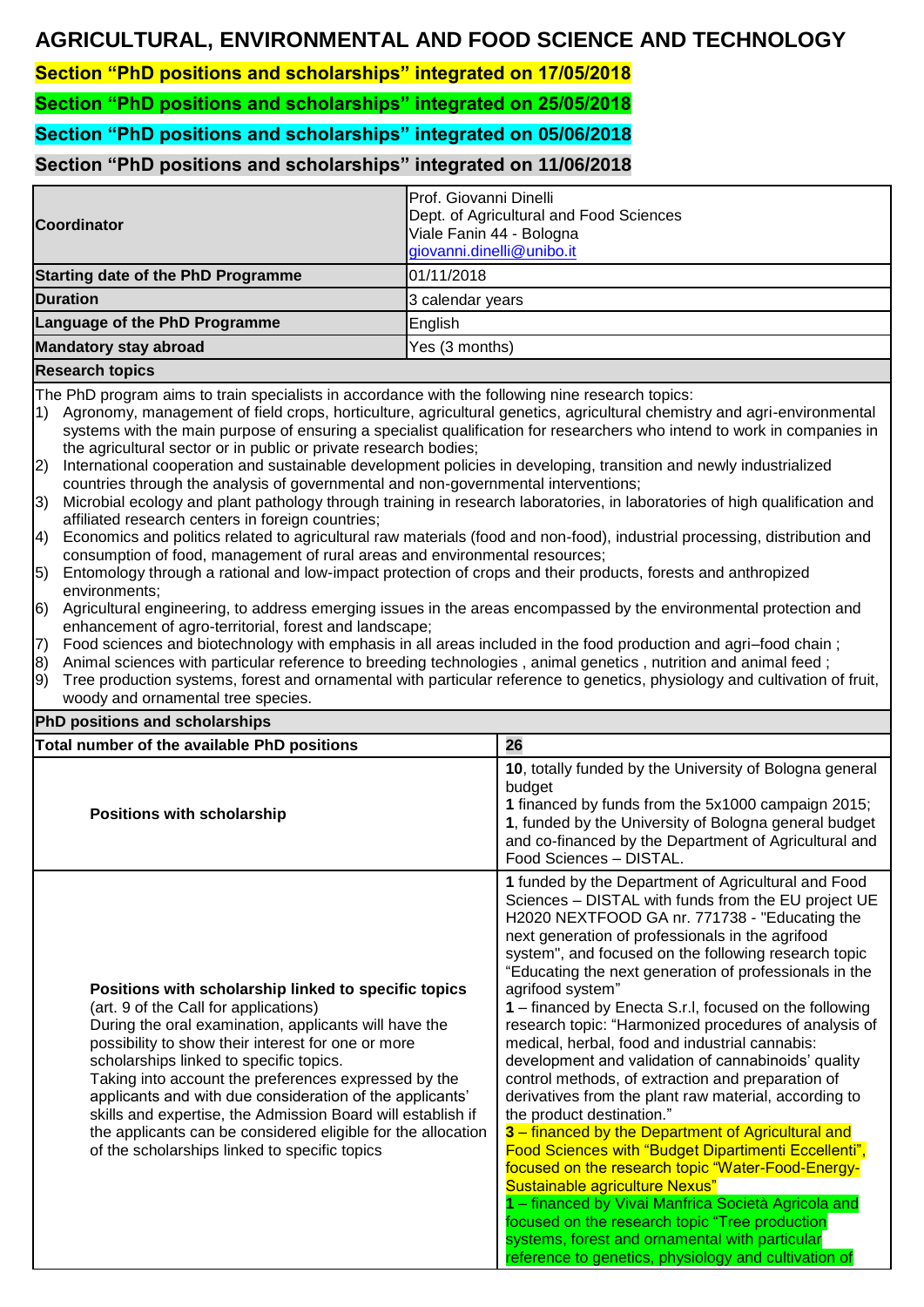|                          |                                                                                                                                                                                                                                                                                                                                                                                                                                                                                                                                                                                                                                                                                                                                                                                                                                                                                                                                                                                                                                                 | fruit, woody and ornamental tree species"<br>1 - financed by Regione Emilia-Romagna within the<br>program "Alte Competenze per la ricerca, il<br>trasferimento tecnologico e l'imprenditorialità" - Title of<br>the research project: "Genomics and phenomics big<br>data for sustainable agricultural and animal<br>productions".<br>1 - financed by the Department of Agricultural and<br>Food Sciences, focused on the research topic<br>"Horticultural, forest and ornamental tree systems"                                                                                                                                                                                                                                                                                                                                                                                                                                                                                                                                                                                                                                                                                                                                                                                                                                                                                                                                                                                                     |  |  |  |
|--------------------------|-------------------------------------------------------------------------------------------------------------------------------------------------------------------------------------------------------------------------------------------------------------------------------------------------------------------------------------------------------------------------------------------------------------------------------------------------------------------------------------------------------------------------------------------------------------------------------------------------------------------------------------------------------------------------------------------------------------------------------------------------------------------------------------------------------------------------------------------------------------------------------------------------------------------------------------------------------------------------------------------------------------------------------------------------|-----------------------------------------------------------------------------------------------------------------------------------------------------------------------------------------------------------------------------------------------------------------------------------------------------------------------------------------------------------------------------------------------------------------------------------------------------------------------------------------------------------------------------------------------------------------------------------------------------------------------------------------------------------------------------------------------------------------------------------------------------------------------------------------------------------------------------------------------------------------------------------------------------------------------------------------------------------------------------------------------------------------------------------------------------------------------------------------------------------------------------------------------------------------------------------------------------------------------------------------------------------------------------------------------------------------------------------------------------------------------------------------------------------------------------------------------------------------------------------------------------|--|--|--|
|                          | <b>Reserved positions</b> (pursuant to art. 2, para 2, lett. e) of<br>the M.D. n. 45/2013)                                                                                                                                                                                                                                                                                                                                                                                                                                                                                                                                                                                                                                                                                                                                                                                                                                                                                                                                                      | 1 - reserved to employees of ILSA S.p.A<br>1 - reserved to employees of Agricola Grains S.p.A.                                                                                                                                                                                                                                                                                                                                                                                                                                                                                                                                                                                                                                                                                                                                                                                                                                                                                                                                                                                                                                                                                                                                                                                                                                                                                                                                                                                                      |  |  |  |
|                          | Positions covered by research grants<br>During the oral examination, applicants will have the<br>possibility to show their interest for one or more<br>scholarships linked to specific topics.<br>Taking into account the preferences expressed by the<br>applicants and with due consideration of the applicants'<br>skills and expertise, the<br>Admission Board will establish if the applicants can be<br>considered eligible for the allocation of positions covered<br>by research grants                                                                                                                                                                                                                                                                                                                                                                                                                                                                                                                                                 | 2, covered by research grants issued by the<br>Department of Agricultural and Food Sciences -<br>DISTAL. Research grants shall have a duration of 12<br>months, renewable up to 36 months; they shall<br>amount to €19.367,00 per year (gross amount<br>including the taxes incurred by the receiver). Research<br>grants shall be focused on the following topics:<br>Strategies to mitigate salinity effects in field crops<br>Development of agro ecological grape wine<br>$\overline{\phantom{0}}$<br>systems<br>1, covered by research grant issued by the<br>Department of Agricultural and Food Sciences -<br>DISTAL with funds from the EU project BESELINE.<br>Research grant shall have a duration of 12 months,<br>renewable up to 36 months; it shall amount to<br>€19.367,00 per year (gross amount including the taxes<br>incurred by the receiver). Research grant shall be<br>focused on the following topics: "Microbiota e<br>resistoma profile of foods of animal origin coming from<br>traditional intensive and antibiotic-free farms"<br>1, covered by research grants issued by the<br>Department of Agricultural and Food Sciences -<br>DISTAL. Research grants shall have a duration of 12<br>months, renewable up to 36 months; it shall amount to<br>€21.169,51 per year (gross amount including the taxes<br>incurred by the receiver). Research grants shall be<br>focused on the following topics: "Application pulsed<br>electric fields (PEF) for food processing". |  |  |  |
|                          | <b>Admission requirements</b>                                                                                                                                                                                                                                                                                                                                                                                                                                                                                                                                                                                                                                                                                                                                                                                                                                                                                                                                                                                                                   |                                                                                                                                                                                                                                                                                                                                                                                                                                                                                                                                                                                                                                                                                                                                                                                                                                                                                                                                                                                                                                                                                                                                                                                                                                                                                                                                                                                                                                                                                                     |  |  |  |
|                          | Please, see art. 2 of the Call for applications                                                                                                                                                                                                                                                                                                                                                                                                                                                                                                                                                                                                                                                                                                                                                                                                                                                                                                                                                                                                 |                                                                                                                                                                                                                                                                                                                                                                                                                                                                                                                                                                                                                                                                                                                                                                                                                                                                                                                                                                                                                                                                                                                                                                                                                                                                                                                                                                                                                                                                                                     |  |  |  |
|                          | Mandatory documents to be attached to the application                                                                                                                                                                                                                                                                                                                                                                                                                                                                                                                                                                                                                                                                                                                                                                                                                                                                                                                                                                                           |                                                                                                                                                                                                                                                                                                                                                                                                                                                                                                                                                                                                                                                                                                                                                                                                                                                                                                                                                                                                                                                                                                                                                                                                                                                                                                                                                                                                                                                                                                     |  |  |  |
|                          | Please, see art. 3 of the Call for applications                                                                                                                                                                                                                                                                                                                                                                                                                                                                                                                                                                                                                                                                                                                                                                                                                                                                                                                                                                                                 |                                                                                                                                                                                                                                                                                                                                                                                                                                                                                                                                                                                                                                                                                                                                                                                                                                                                                                                                                                                                                                                                                                                                                                                                                                                                                                                                                                                                                                                                                                     |  |  |  |
|                          | Further qualifications that may be attached to the application, if in possession of the applicant (only qualifications<br>attested by documents drawn up in Italian, English, French, German and Spanish shall be considered as valid and assessed<br>by the Admission Board)                                                                                                                                                                                                                                                                                                                                                                                                                                                                                                                                                                                                                                                                                                                                                                   |                                                                                                                                                                                                                                                                                                                                                                                                                                                                                                                                                                                                                                                                                                                                                                                                                                                                                                                                                                                                                                                                                                                                                                                                                                                                                                                                                                                                                                                                                                     |  |  |  |
| $\overline{\phantom{a}}$ | Abstract of the second cycle master's degree thesis. Undergraduate applicants may submit the draft of the thesis<br>approved by their supervisor (please, note that abstracts cannot exceed 5.000 characters, including spaces and<br>formula possibly used. The above figure does not include: the title of thesis, the outline, and images such as graphs,<br>diagrams, tables etc. - where present);<br>No more than 2 reference letters signed by Italian and international academics and professionals in the research field,<br>which do not form part of the Admission Board, attesting the suitability of the applicant and his/her interest for the<br>scientific research.<br>Please, note that the above letters cannot be uploaded by applicants. When filling the online application form on<br>http://studenti.unibo.it, applicants will be only allowed to provide the email accounts of the requested<br>academic/professional. The latter shall receive an email from the University of Bologna providing for the instructions |                                                                                                                                                                                                                                                                                                                                                                                                                                                                                                                                                                                                                                                                                                                                                                                                                                                                                                                                                                                                                                                                                                                                                                                                                                                                                                                                                                                                                                                                                                     |  |  |  |
| $\overline{\phantom{a}}$ | for uploading. Only letters in pdf format submitted before the expiry date and time of the Call shall be accepted.<br>Multi-annual research project, with special emphasis on the activities to be completed during the first-year course. The<br>proposal must meet the following requirements:<br>It must indicate in the cover page the research topic of the PhD Programme covered by the research project<br>$\circ$<br>proposal and for which the applicant is applying<br>It cannot exceed 20.000 characters, including spaces and formula possibly used. This figure does not include: the<br>$\circ$<br>title of project, the outline, references and images (such as graphs, diagrams, tables etc - where present);<br>It must include: the state of the art; description of the project; expected results; lead-time for implementation;<br>$\circ$                                                                                                                                                                                  |                                                                                                                                                                                                                                                                                                                                                                                                                                                                                                                                                                                                                                                                                                                                                                                                                                                                                                                                                                                                                                                                                                                                                                                                                                                                                                                                                                                                                                                                                                     |  |  |  |

(proposed) criteria to be used to assess the findings obtained; references.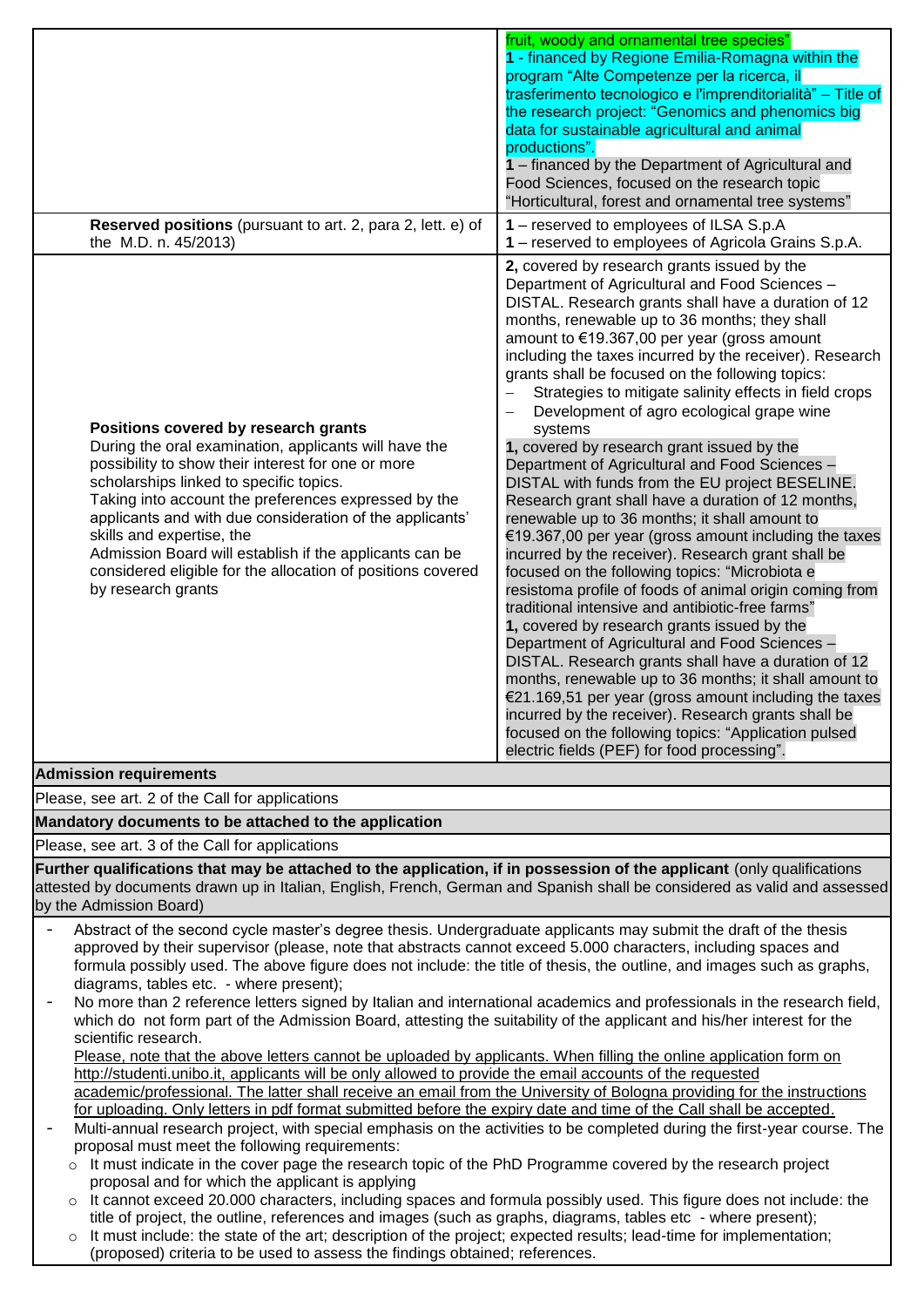The research projects that successful applicants shall carry out during their doctoral career may possibly differ from the project proposed at the application stage. This shall be defined together with the supervisor and approved by the Academic Board.

- Motivational letter. This must include the reasons prompting the applicant to attend the PhD Programme and those relevant experiences and research interests, that make the applicant suitable for the specific PhD Programme (3000 characters maximum, including spaces).
- List of the publications (monographs, articles published on scientific journals).
- List of the minor publications (conference papers, volume's chapters, etc.).
- Professional Master courses completed in Italy (1st or 2nd level) relevant to the PhD Programme.
- Postgraduate vocational training programmes/specialisation programmes relevant to the PhD Programme.
- Summary of the thesis defended within the framework of Specialization Schools. The summary cannot exceed 4000 characters.
- Teaching activity carried out at university level.
- Research activity of any kind whether basic, applied, translational, etc. carried out in any capacity, including when covered by research grants, and as a staff member of research projects.
- Work activity.
- Vocational internships;
- Curricular and non-curricular training and guidance internships
- Foreign languages
- Study periods completed by students outside their countries of origin (e.g. Erasmus programme or other similar mobility programmes).
- Other qualifications attesting the suitability of the applicants (scholarships, prizes, etc).

**Admission exams** (art. 4 of the call for applications)

| <b>Examination</b><br>type                                     | <b>Schedule</b> (please, note that applicants shall not receive any<br>communication concerning the exams schedule)                                                                                                                                                           |                                                                                                                                                                                                                                                                                                                   | Examination results publication (please,<br>note that applicants shall not receive any<br>communication concerning the publication<br>of results)                                                                                                                                                                                         |
|----------------------------------------------------------------|-------------------------------------------------------------------------------------------------------------------------------------------------------------------------------------------------------------------------------------------------------------------------------|-------------------------------------------------------------------------------------------------------------------------------------------------------------------------------------------------------------------------------------------------------------------------------------------------------------------|-------------------------------------------------------------------------------------------------------------------------------------------------------------------------------------------------------------------------------------------------------------------------------------------------------------------------------------------|
| <b>Qualifications</b><br>and research<br>project<br>evaluation | Non-presential.                                                                                                                                                                                                                                                               |                                                                                                                                                                                                                                                                                                                   | The results of the qualifications and<br>research project evaluation shall be<br>available online starting from the<br>04/06/2018 at the page<br>http://studenti.unibo.it (please, select:<br>(please, select "summary of the requests in<br>progress" - "see detail" and open the pdf<br>file "risultati valutazione titoli e progetto") |
| <b>Oral</b><br>examination                                     | Date                                                                                                                                                                                                                                                                          | 11/06/2018<br>In case that the oral examination<br>cannot be completed in one day due<br>to the large number of applicants, the<br>oral exam schedule shall be made<br>available at the webpage<br>http://studenti.unibo.it together with the<br>results of the qualifications and<br>research project evaluation | The results of the oral examination shall be<br>available on the webpage<br>http://studenti.unibo.it starting from<br>05/07/2018 (please, select "summary of the<br>requests in progress" - "see detail" and<br>open the pdf file "risultati prova orale")                                                                                |
|                                                                | <b>Place</b>                                                                                                                                                                                                                                                                  | Bologna - Viale Fanin 44<br>Dipartimento di Scienze Agrarie<br>IV piano - Aula Baldoni                                                                                                                                                                                                                            |                                                                                                                                                                                                                                                                                                                                           |
|                                                                | <b>Time</b>                                                                                                                                                                                                                                                                   | 9 a.m.                                                                                                                                                                                                                                                                                                            |                                                                                                                                                                                                                                                                                                                                           |
|                                                                | Pursuant to art. 4 of the call for applications, applicants residing regularly abroad can ask to take the<br>exam remotely using videoconferencing tools (e.g. Skype). Please, for further details refer to the relevant<br>provision laid down in the Call for applications. |                                                                                                                                                                                                                                                                                                                   |                                                                                                                                                                                                                                                                                                                                           |
| <b>Evaluation criteria</b>                                     |                                                                                                                                                                                                                                                                               |                                                                                                                                                                                                                                                                                                                   |                                                                                                                                                                                                                                                                                                                                           |